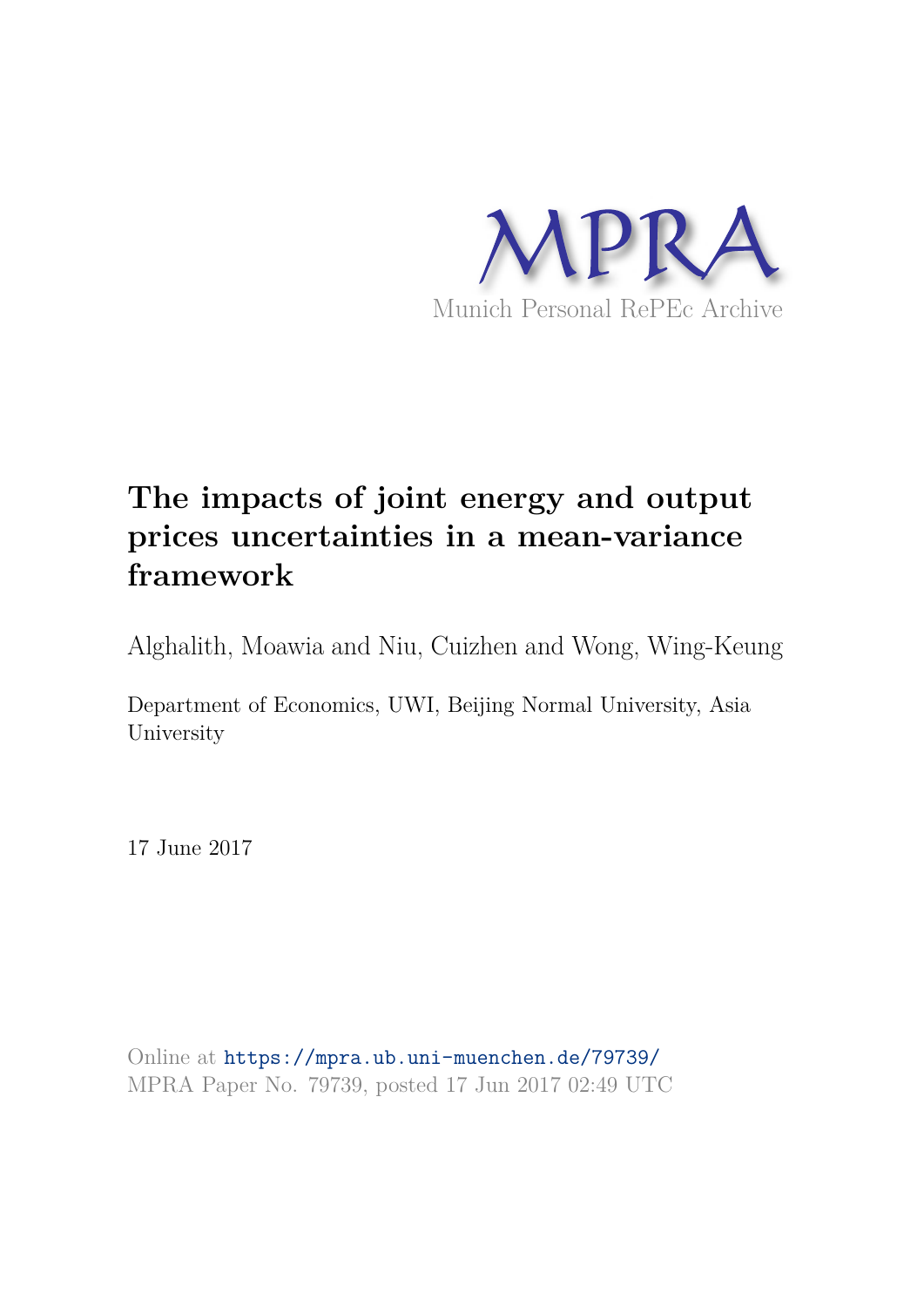# The impacts of joint energy and output prices uncertainties in a mean-variance framework

Moawia Alghalith

Department of Economics, UWI, St. Augustine, Trinidad

#### Cuizhen Niu<sup>∗</sup>

School of Statistics, Beijing Normal University, Beijing

#### Wing-Keung Wong

Department of Finance and Big Data Research Center, Asia University Department of Economics and Finance, Hang Seng Management College Department of Economics, Lingnan University

Acknowledgement: The third author would also like to thank Robert B. Miller and Howard E. Thompson for their continuous guidance and encouragement. The research is partially supported by University of St. Andrews, Beijing Normal University, Asia University, Hang Seng Management College, Lingnan University, the Fundamental Research Funds for the Central Universities, China Postdoctoral Science Foundation (2016M600951), Research Grants Council of Hong Kong (project numbers 12502814 and 12500915), Ministry of Science and Technology (MOST), Taiwan, and World Track Investment Limited.

<sup>∗</sup>Corresponding author: Cuizhen Niu, School of Statistics, Beijing Normal University, No.19 XinjiekouWai Street, Haidian District,Beijing 100875, Tel: 86-18810321174, Fax: 86-010-58801880, email: nczlbc 890@sina.cn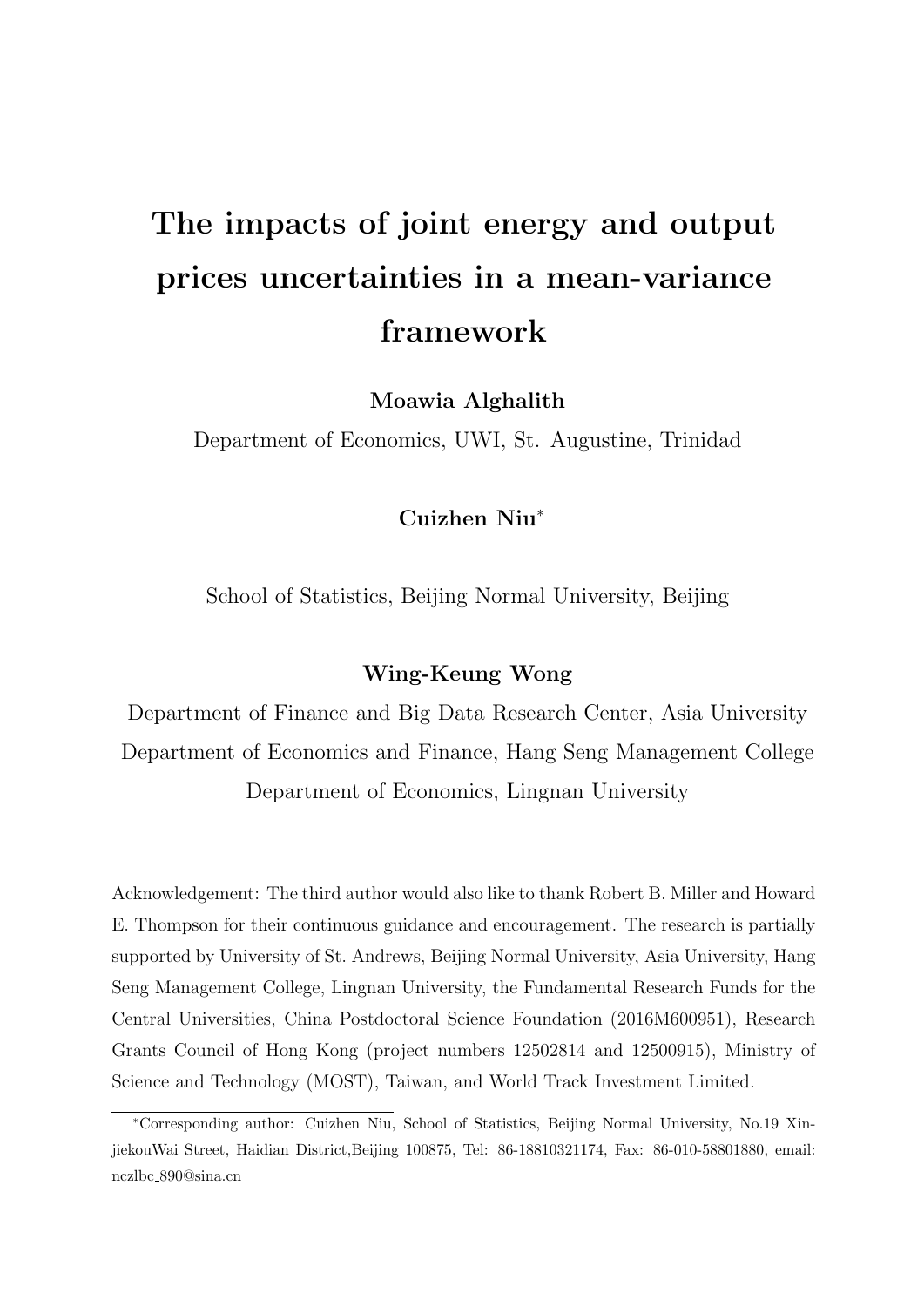Abstract: In this paper, we analyze the impacts of joint energy and output prices uncertainties on the inputs demands in a mean-variance framework. We find that the concepts of elasticities and variance vulnerability play important roles in the comparative statics analysis. If the firms' preferences exhibit variance vulnerability, increasing the variance of energy price will necessarily cause the risk averse firm to decrease the demands for the non-risky inputs. Further, we investigate two special cases with only uncertain energy price and only uncertain output price. In the case with only uncertain energy price, we find that the uncertain energy price has no impact on the demands for the non-risky inputs. Besides, if the firms' preferences exhibit variance vulnerability, increasing the variance of energy price will surely cause the risk averse firm to decrease the demand for energy.

Keywords: Price Uncertainty, Mean-Variance, Energy price, Risk

JEL Classification: D81.

## 1 Introduction

The empirical literature that dealt with energy uncertainty is scarce, especially the energy literature under multiple sources of uncertainty. Some studies focused on the agricultural sector. Examples include Alghalith (2007, 2010b), Kunmbhakar (2002), Nazlioglu and Soytas(2011), Nazlioglu, et al. (2012) and Du, et al. (2011). Some other papers studied the impact of oil shocks on the energy related stocks, such as Broadstock, et al. (2012), Arouri, et al. (2012) and Li, et al. (2012). Aduda, et al. (2016) considered energy futures and spot prices and investigated the trends that underlie the price dynamics in order to gain further insights into possible nuances of price discovery and energy market dynamics by using a family of ARMA-GARCH. Examining the properties of efficient portfolios in the meanvariance framework in the presence of a cash account, Jiang, et al. (2012) showed that investors will retain a portion of their funds in cash and found that the portion of funds invested in the intersection portfolio is more efficient than the corresponding traditional efficient portfolio. Using dynamic programming theory and considering continuous-time mean-variance portfolio selection with partial information, Pang, et al. (2014) showed that the optimal portfolio strategy can be constructed by solving a deterministic forward Riccati-type ordinary differential equation and two linear deterministic backward ordinary differential equations. Using breakpoint regression technique, Syed and Zwick (2016) found that the relationship between the oil and stock prices remains intact, the slope changes over time, thus identifying a non-linear relationship.

Alghalith (2008) modeled energy price uncertainty in the U.S. manufacturing sector.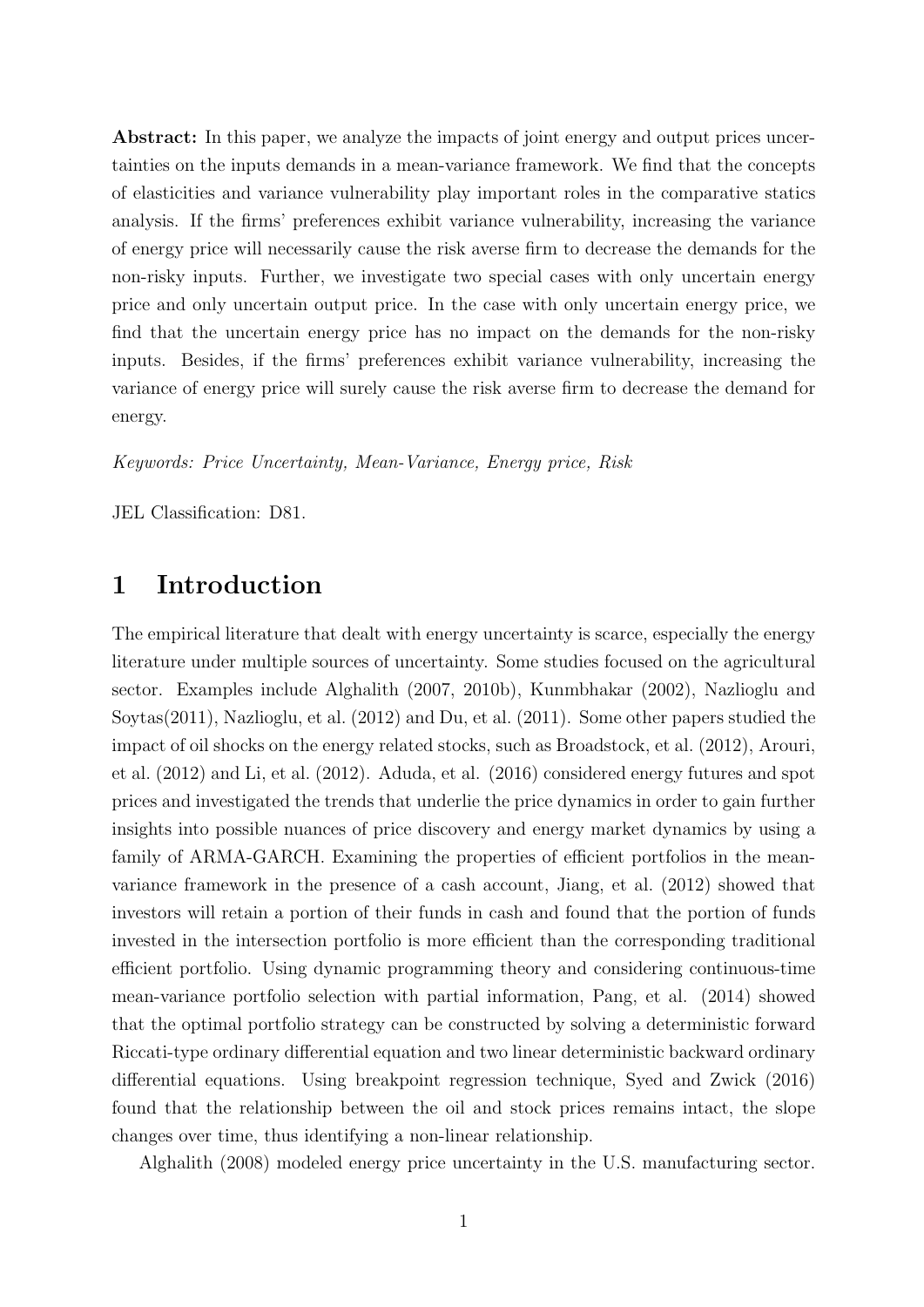In so doing, the study attempted to estimate the impact of energy price uncertainty on the manufacturing output. Alghalith (2010a) extended the model used by Alghalith (2008) in two ways. First, it assumed that the manufacturing output price is uncertain. Second, it tested for the correlation between the energy price shocks and manufacturing price shocks. They also estimated the impact of the correlation on the manufacturing output. The firm's random profit is given by

$$
\tilde{\Pi} = \tilde{p}F(\mathbf{x}) - \sum_{i=1}^{n-1} p_i x_i - \tilde{p}_n x_n,
$$
\n(1.1)

where  $\mathbf{x} = (x_1, \dots, x_{n-1}, x_n)$  is a vector of inputs,  $p_i$   $(i = 1, \dots, n-1)$  is a non-random input price,  $F(\mathbf{x})$  is a neoclassical production function with  $\partial F/\partial x_i = F_i > 0$  for  $j =$  $1, \dots, n, \tilde{p}_n$  is the price of energy, and  $\tilde{p}$  is the price of output. In this paper, we assume both the price of energy,  $\tilde{p}_n$ , and the price of output,  $\tilde{p}$ , to be uncertain and random.

The objective of the firm is to maximize the expected value of a von Neumann-Morgenstern utility function of profit  $U(\Pi)$ , defined on the profit,  $\Pi$ . The firm is risk averse so that  $U'(\tilde{\Pi}) > 0$  and  $U''(\tilde{\Pi}) < 0$  for any  $\tilde{\Pi} > 0$ . This type of utility functions include the quadratic utility functions (Guo, et al., 2016b). The firm maximizes the expected utility of the profit stated in (1.1)

$$
\max_{x_1,\cdots,x_n} EU\left(\tilde{p}F(\mathbf{x}) - \sum_{i}^{n-1} p_i x_i - \tilde{p}_n x_n\right),\tag{1.2}
$$

where  $E$  denotes the expectation operator and all the terms are defined in  $(1.1)$ . Meyer (1987), Wong and Ma (2008), and Eichner and Wagener (2009) showed that, under some conditions, the expected utility decision problem can be transformed into the mean  $(\mu)$ standard deviation ( $\sigma$ ) framework. This approach has been widely used in literature including Battermann et al (2002), Broll et al (2006), Alghalith, et al (2016, 2017). In this paper, we extend their work by analyzing the impact of joint energy price and output price uncertainties on the demands for energy and the other non-risky inputs. We allow the dependence between energy price and output price and consider the effect of the covariance between these two random variables on the demands for inputs. In this paper we find that the concepts of elasticities and variance vulnerability play important roles in the comparative statics analysis. Further, we also consider some special cases of our model. That is, the situation with only uncertain energy price and that involving only uncertain output price. In these two special cases, clearer and intuitive results are obtained.

## 2 The model

As described in the introduction we model risk preferences in a mean-variance framework  $(\mu, \sigma)$ (see, e.g., Meyer, 1987; Guo, et al., 2017 and the references therein for more information) which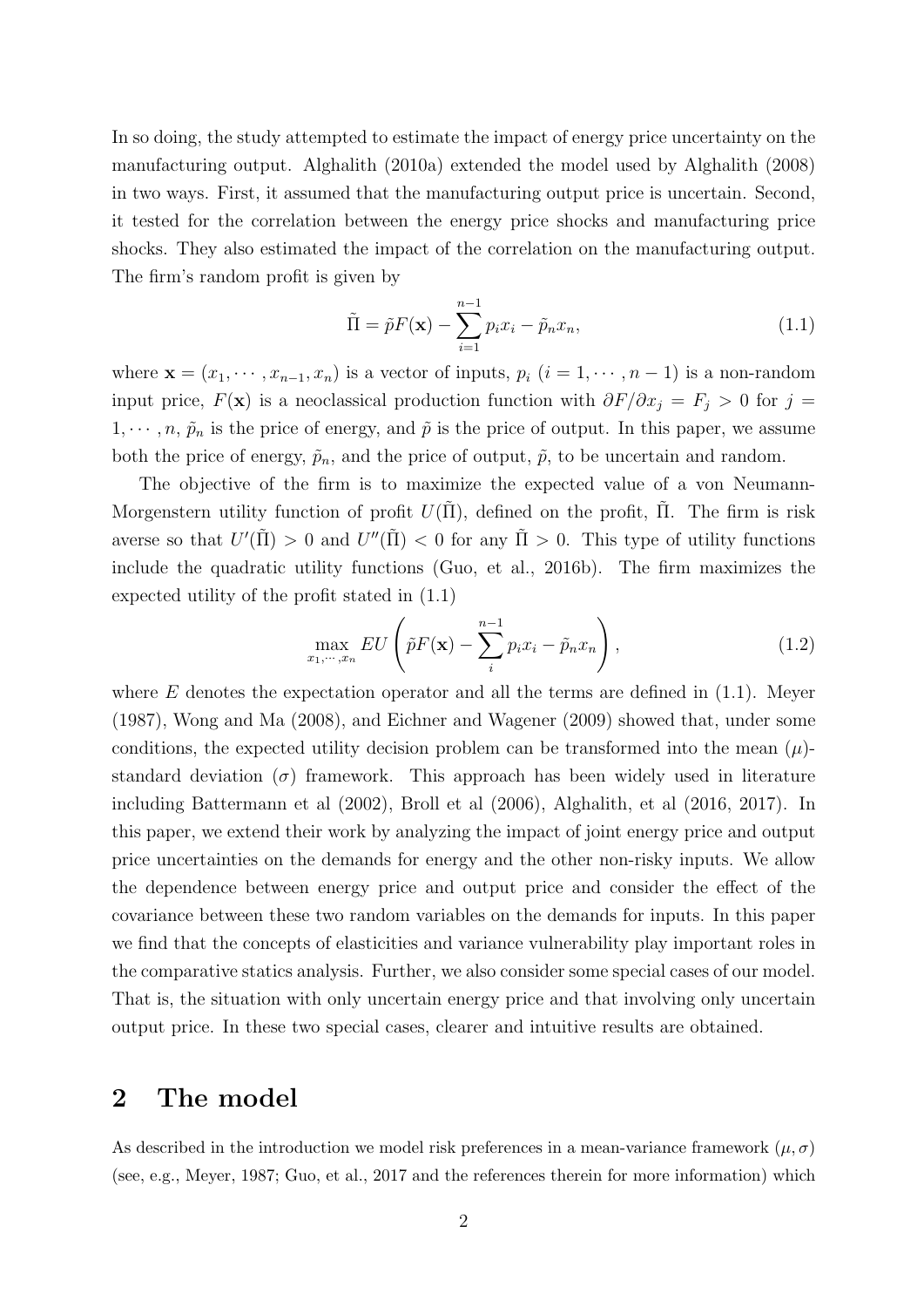infers that (i) The expected utility  $EU$  stated in (1.2) can be represented by a two-parameter function  $V(\mu, \sigma)$  defined over mean  $\mu$  and standard deviation  $\sigma$  of the underlying random variable; (ii) the preference function V possesses the following properties:  $\partial V(\mu, \sigma)/\partial \mu = V_{\mu} > 0$ ,  $\partial^2 V(\mu, \sigma)/\partial \mu^2 = V_{\mu\mu} < 0$ ,  $\partial V(\mu, \sigma)/\partial \sigma = V_{\sigma} < 0$ ,  $\sigma > 0$  and  $V_{\sigma}(\mu, 0) = 0$ . We assume that  $\partial^2 V(\mu,\sigma)/\partial \mu \partial \sigma$  is positive,  $\partial^2 V(\mu,\sigma)/\partial \sigma^2$  exists and V is a strictly concave function. The indifference curves are convex in  $(\sigma, \mu)$ -space.<sup>1</sup>

Using the  $(\mu, \sigma)$  preferences, the decision problem of the firm maximizing the expected utility of the profit as stated in  $(1.2)$  is equivalent to the following problem:

$$
\max_{x_1,\cdots,x_n} V(\mu_{\Pi}, \sigma_{\Pi}),\tag{2.1}
$$

.

where  $\mu_{\Pi} = E(\tilde{\Pi}), \sigma_{\Pi} = \sqrt{E(\tilde{\Pi} - E(\tilde{\Pi}))^2} > 0$ , and all the terms are defined in (1.1) with

$$
\mu_{\Pi} = \mu_p F(\mathbf{x}) - \sum_{i}^{n-1} p_i x_i - \mu_{p_n} x_n ,
$$
  

$$
\sigma_{\Pi} = \sqrt{\sigma_p^2 F^2(\mathbf{x}) + \sigma_{p_n}^2 x_n^2 - 2F(\mathbf{x}) x_n \sigma_{p,p_n}}
$$

We note that the slope S of the investor's indifference curve in  $(\sigma, \mu)$ -space at  $(\sigma, \mu)$  is the marginal rate of substitution between risk,  $\sigma$ , and expected return of profit,  $\mu$ . Lajeri and Nielsen (2000) and Ormiston and Schlee (2001) identify S as the two-parameter analogue of the Arrow-Pratt concept of absolute risk aversion. Eichner and Wagener (2003) investigated properties of S further. The slope of an indifference curve in  $\mu - \sigma$  space is positive. Risk aversion implies that the indifference curves are upward sloping. Therefore, S can be interpreted as a measure of risk aversion within the mean-standard deviation approach. We also note that because comparisons of risk aversion are determined only from the family of risks in (2.1), risk aversion can be measured in terms of standard deviation and mean, and thus, it can be measured by the slope S. Wagener (2003), and Eichner and Wagener (2009, 2012) carried out some comparative static analysis under uncertainty within the mean-standard deviation approach and the notation  $S$  is widely used in these analysis.

To develop the model, we first define some notations for the related elasticities as

<sup>1</sup>See, for example, Battermann, Broll and Wahl (2002), Broll, Wahl and Wong (2006), Wong and Ma (2008), and Eichner and Wagener (2011).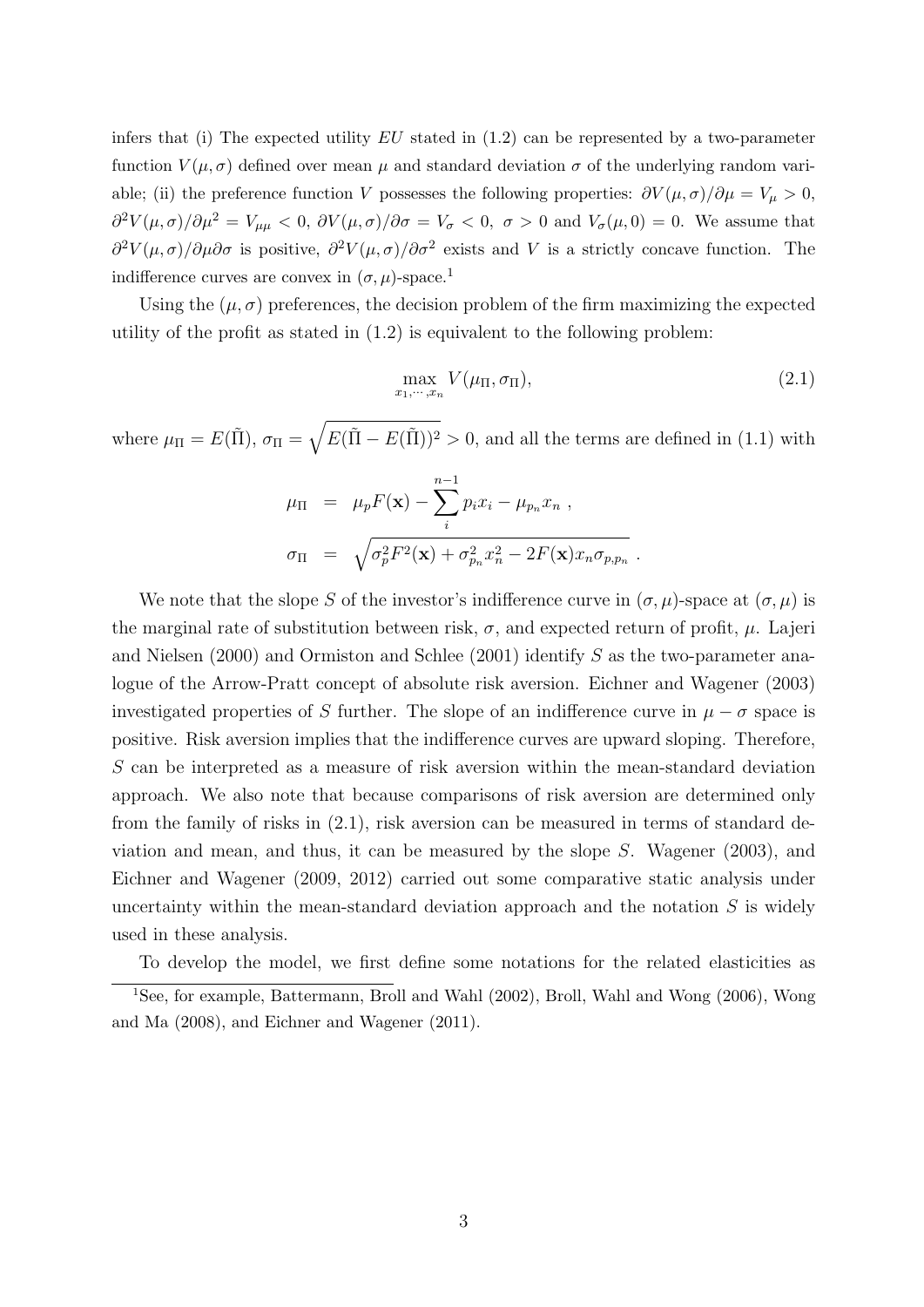follows:

$$
\varepsilon_{F,x_j} = \frac{\partial F}{\partial x_j} \frac{x_j}{F} = \frac{F_j x_j}{F}, j = 1, \dots, n;
$$
  
\n
$$
\varepsilon_{\mu,x_j} = \frac{\partial \mu_{\Pi}}{\partial x_j} \frac{x_j}{\mu_{\Pi}}, j = 1, \dots, n;
$$
  
\n
$$
\varepsilon_{\sigma,x_j} = \frac{\partial \sigma_{\Pi}}{\partial x_j} \frac{x_j}{\sigma_{\Pi}}, j = 1, \dots, n;
$$
  
\n
$$
\varepsilon_{S,\mu} = \frac{\partial S}{\partial \mu_{\Pi}} \frac{\mu_{\Pi}}{S}; \text{and } \varepsilon_{S,\sigma} = -\frac{\partial S}{\partial \sigma_{\Pi}} \frac{\sigma_{\Pi}}{S}.
$$
\n(2.2)

To proceed our analysis, we then derive the first order conditions by carrying some simple computations to lead the following equations:

$$
\Phi(x_n^*, \lambda) \equiv \mu_p F_n^* - \mu_{p_n} - S^* \frac{\partial \sigma_{\Pi}}{\partial x_n^*} = 0; \n\Psi(x_i^*, \lambda) \equiv \mu_p F_i^* - p_i - S^* \frac{\partial \sigma_{\Pi}}{\partial x_i^*} = 0, i = 1, \dots, n-1; \tag{2.3}
$$

in which

$$
\frac{\partial \sigma_{\Pi}}{\partial x_n} = \frac{\sigma_p^2 FF_n + \sigma_{p_n}^2 x_n - \sigma_{p,p_n}(F + x_n F_n)}{\sigma_{\Pi}}; \n\frac{\partial \sigma_{\Pi}}{\partial x_i} = \frac{\sigma_p^2 FF_i - \sigma_{p,p_n} x_n F_i}{\sigma_{\Pi}}, i = 1, \cdots, n-1;
$$

and  $\lambda = (\mu_p, \mu_{p_n}, \sigma_p, \sigma_{p_n}, \sigma_{p,p_n}).$ 

Furthermore, from equations (2.3), we have

$$
\frac{\partial \sigma_{\Pi}}{\partial x_n} = \frac{\mu_p F_n - \mu_{p_n}}{S} = \frac{\partial \mu_{\Pi}/\partial x_n}{S};
$$
  

$$
\frac{\partial \sigma_{\Pi}}{\partial x_i} = \frac{\mu_p F_i - p_i}{S} = \frac{\partial \mu_{\Pi}/\partial x_i}{S}, i = 1, \dots, n - 1.
$$

We are interested in obtaining the optimal input demands responds to a changes in the parameters of the decision problems. In the following section, we provide complete characterizations of the comparative statics of  $x_i^*$  $i^*(\lambda)$  and  $x_n^*$  $_n^*(\lambda)$  with respect to  $\sigma_p, \sigma_{p_n}$  and  $\sigma_{p,p_n}$ .

## 3 Impacts of variances of energy and output prices

Now we turn to investigate the impacts of variances of energy and output prices on the optimal inputs demand. The following results are obtained.

Theorem 3.1 Under the model setup to maximize the expected utility of the profit  $V(\mu_{\Pi}, \sigma_{\Pi})$  stated in (2.1), we have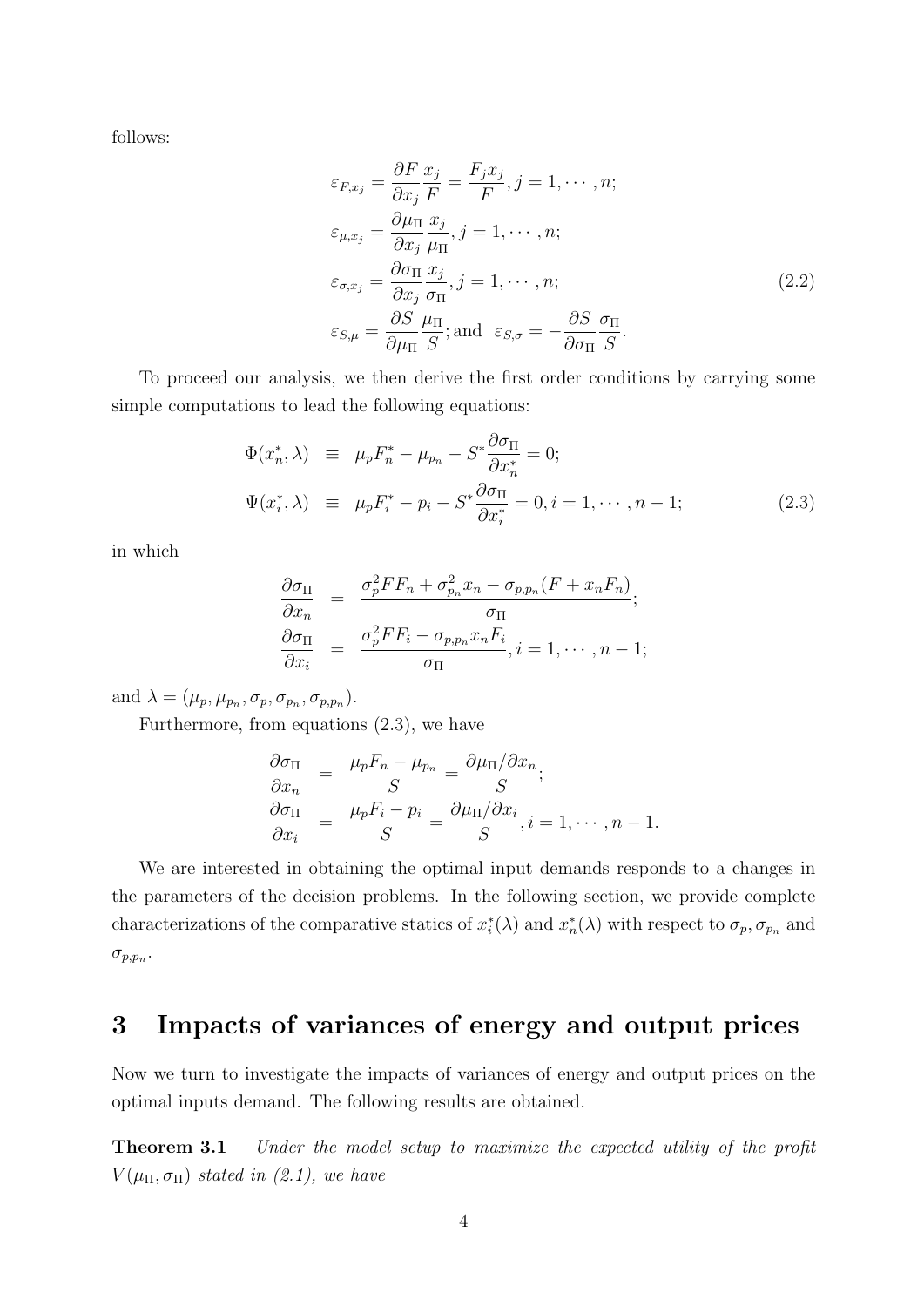- 1.  $\partial x_j/\partial \sigma_p < 0, j = 1, \cdots, n$  if and only if  $\varepsilon_{S,\sigma}$  is less than  $2/H(x_j) 1$  with  $H(x_j) =$  $\varepsilon_{\sigma,x_j}/\varepsilon_{F,x_j}$ ; and
- 2. the firm will decrease the inputs when the variance of output price increases if and only if the elasticity of risk aversion with respect to the standard deviation of the final profit is less than twice of the elasticity of the production function with respect to the input over the elasticity of the standard deviation with respect to the input minus one.

Theorem 3.2 Under the model setup to maximize the expected utility of the profit  $V(\mu_{\Pi}, \sigma_{\Pi})$  stated in (2.1), we have

- 1.  $\partial x_n/\partial \sigma_{p_n} < 0$  if and only if  $\varepsilon_{S,\sigma}$  is less than  $2/\varepsilon_{\sigma,x_n} 1$ ;
- 2. the firm will decrease the demand for energy when the variance of energy price increases if and only if the elasticity of risk aversion with respect to the standard deviation of the final profit is less than two over the elasticity of standard deviation with respect to the energy minus one.

**Theorem 3.3** Under the model setup to maximize the expected utility of the profit  $V(\mu_{\Pi}, \sigma_{\Pi})$  stated in (2.1), we have

- 1.  $\partial x_i/\partial \sigma_{p_n} < 0, i = 1, \cdots, n-1$  if and only if  $S_{\sigma} > 0$ , and
- 2. the firm will decrease the demands for the non-risky input when the variance of energy price increases if and only if  $S_{\sigma} > 0$ .

Refer to Alghalith, Niu, and Wong (2017) for the proofs of Theorems 3.1 to 3.3. Theorems 3.1 to 3.3 tell us the impact of the variance of energy and output price on the input demands are complex and relates to several elasticities. What we should pay attention to is the fact that under the situation with joint energy and output price uncertainties, the change of the variance of energy price can have some impacts on the demands of the inputs with fixed prices. Eichner and Wagener (2003a) show that the convexity of the slope of  $(\mu, \sigma)$ -indifference curves with respect to  $\sigma$ , i.e.,  $S_{\sigma,\sigma}(\mu, \sigma) > 0$  together with  $S_{\sigma} > 0$ , generally characterizes the comparative static effect that individuals behave in a more risk-averse way when they are confronted with an increase in an independent background risk. Inspired by the concept of "risk vulnerability' in the expected-utility framework, Eichner and Wagener (2003a) refer  $S_{\sigma,\sigma}(\mu,\sigma) > 0$  as variance vulnerability. Following Tobin (1958, p. 78) and Sinn (1983, p. 112f), we assume that  $(\mu, \sigma)$ -indifference curves enter the  $\mu$ -axis with slope zero, to be precise; that is,  $S(\mu, 0) = V_{\sigma}(\mu, 0) = 0$ . Under these assumptions, Eichner and Wagener (2003a) showed that  $S_{\sigma,\sigma}(\mu,\sigma) > 0$  is equivalent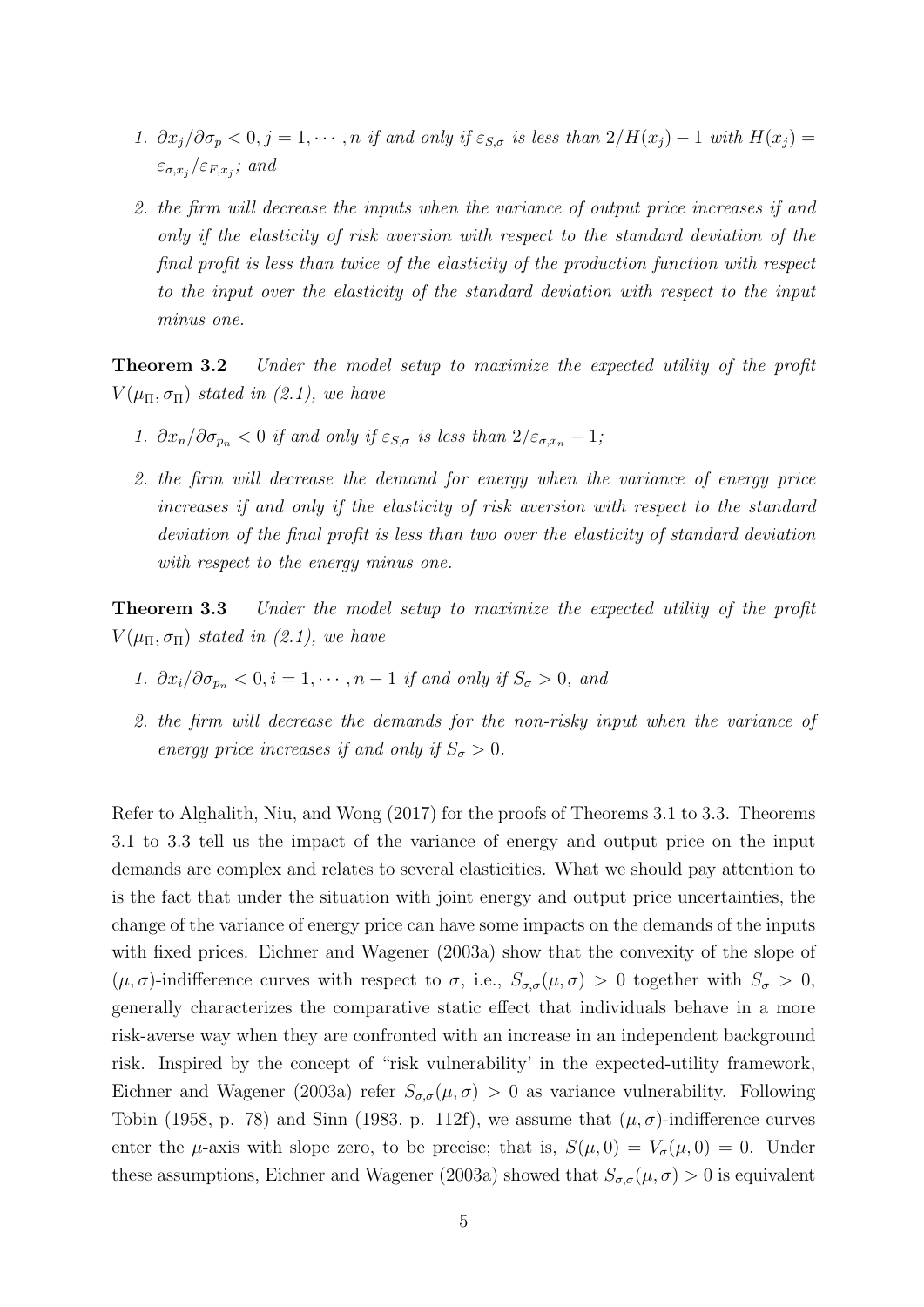to  $S - \sigma_{\Pi} S_{\sigma} < 0$ . Since S is always non-negative, it can lead  $S_{\sigma} > 0$ . Consequently, if the firms's preferences exhibit variance vulnerability, increasing the variance of energy price will necessarily cause the risk averse firm to decrease the demands for the non-risky input.

### 4 Impacts of covariance of energy and output prices

Next, we consider the impact of the covariance of energy and output prices on the demand for the inputs. We have the following observations for the impact of the covariance of energy and output prices as follows:

**Theorem 4.1** Under the model setup to maximize the expected utility of the profit  $V(\mu_{\Pi}, \sigma_{\Pi})$  stated in (2.1), we have

- 1.  $\partial x_n/\partial \sigma_{p,p_n} < 0$  if and only if  $\varepsilon_{S,\sigma}$  is less than  $1/G(x_n)-1$  with  $G(x_n) = \varepsilon_{\sigma,x_n}/(\varepsilon_{F,x_n}+\varepsilon_{F,x_n})$ 1), and
- 2. the firm will decrease the demand of the energy when the covariance of output and energy price increases if and only if the elasticity of risk aversion with respect to the standard deviation of final profit is less than the elasticity of production function with respect to the energy plus the inverse of the elasticity of standard deviation with respect to the energy minus one.

Theorem 4.2 Under the model setup to maximize the expected utility of the profit  $V(\mu_{\Pi}, \sigma_{\Pi})$  stated in (2.1), we have

- 1.  $\partial x_i/\partial \sigma_{p,p_n} < 0, i = 1, \cdots, n$  if and only if  $\varepsilon_{S,\sigma}$  is less than  $1/H(x_i)-1$  with  $H(x_i)=$  $\varepsilon_{\sigma,x_i}/\varepsilon_{F,x_i},$  and
- 2. the firm will decrease the demand for the non-risky inputs when the covariance of output and energy price increases if and only if the elasticity of risk aversion with respect to the standard deviation of the final profit is less than the elasticity of production function with respect to the input over the elasticity of standard deviation with respect to the input minus one.

Refer to Alghalith, Niu, and Wong (2017) for the proof of Theorems 4.1 and 4.2. Again, the impact of the covariance of energy and output price greatly depends on several elasticities.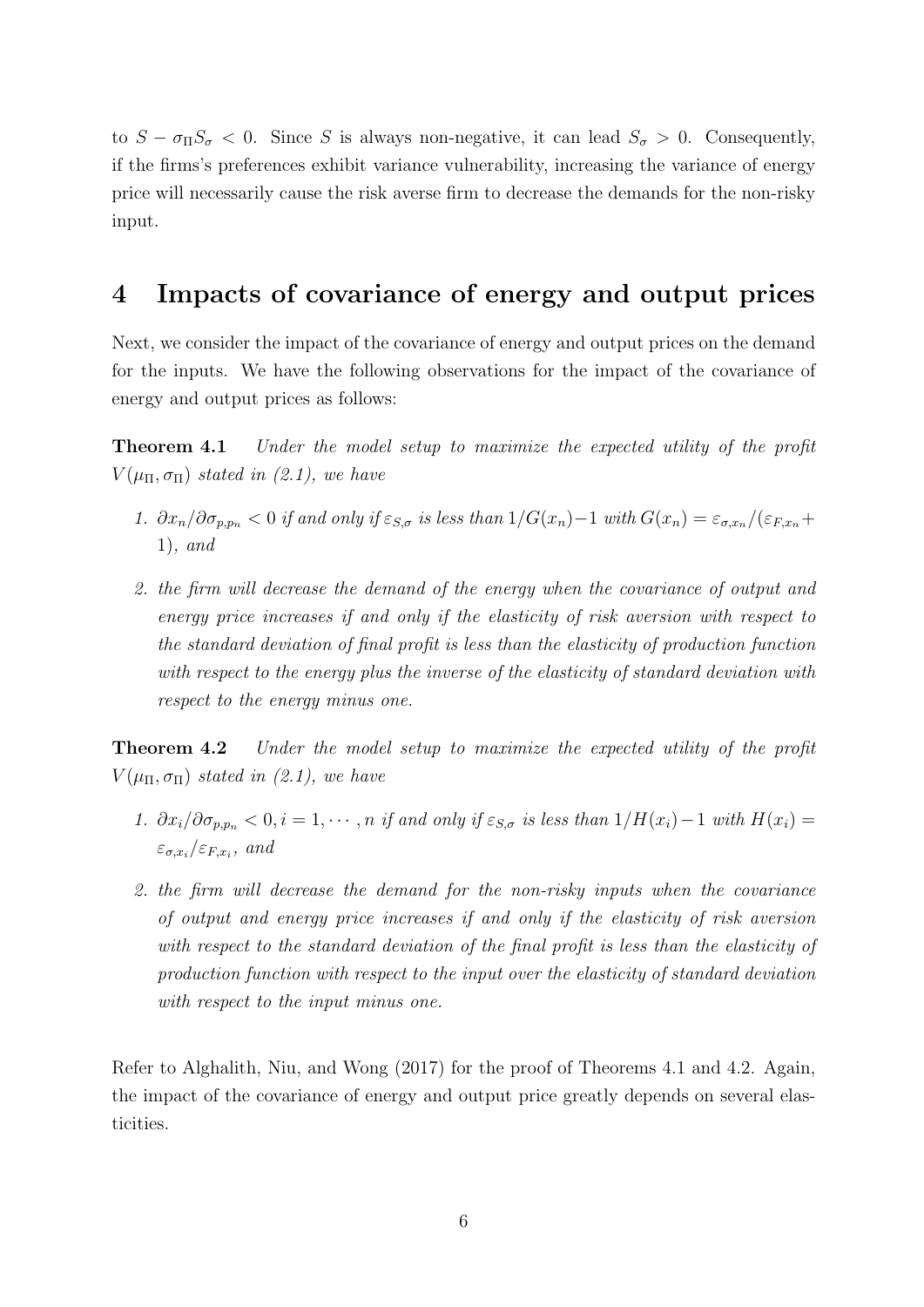#### 5 Some Special Cases

In this section, we consider two special cases of our model. First, we deal with the situation with only uncertain energy price. In this case, we can have  $\sigma_p = \sigma_{p,p_n} = 0$  and  $\sigma_{\Pi} = \sigma_{p_n} x_n$ . We have the following observations for the impacts of the variance of energy price as shown in the following theorems:

Theorem 5.1 Under the model setup to maximize the expected utility of the profit  $V(\mu_{\Pi}, \sigma_{\Pi})$  stated in (2.1), we have

- 1.  $\partial x_n/\partial \sigma_{p_n} < 0$  if and only if  $\varepsilon_{S,\sigma}$  is less than one;
- 2. the firm will decrease the demand for energy when the variance of energy price increases if and only if the elasticity of risk aversion with respect to the standard deviation of the final profit is less than one; and
- 3. if  $S_{\sigma} > 0$ ,  $\partial x_n/\partial \sigma_{p_n} < 0$ ; that is, if  $S_{\sigma} > 0$ , increasing the variance of energy price will surely cause the risk averse firm to decrease the demand for energy.

**Theorem 5.2** Under the model setup to maximize the expected utility of the profit  $V(\mu_{\Pi}, \sigma_{\Pi})$  stated in (2.1), we have

- 1.  $\partial x_i/\partial \sigma_{p_n} \equiv 0, i = 1, \cdots, n-1.$
- 2. In addition, increasing the variance of energy price has no effect on the demands for inputs with fixed prices.

The proofs of Theorems 5.1 to 5.2 are simple and similar to arguments in Section 3. We omit the details.

Compared with the results in Theorems 3.1 to 3.3, Theorems 5.1 and 5.2 here give us clearer findings. If the firms' preferences exhibit variance vulnerability, increasing the variance of energy price will surely cause the risk averse firm to decrease the demand for energy. From Theorem 5.2, we can see that the energy price uncertainty has no effect on the demands for the inputs with fixed prices. The results here are different from those under joint energy and output price uncertainties. To be specific, under joint energy and output price uncertainties, even the firms's preferences exhibit variance vulnerability, increasing the variance of energy price may not necessarily cause the risk averse firm to decrease the demand for energy. Instead in this case, increasing the variance of energy price will necessarily cause the risk averse firm to decrease the demands for the non-risky input.

Now we turn to the case with only uncertain output price. In this situation, we can have  $\sigma_{p_n} = \sigma_{p,p_n} \equiv 0$  and  $\sigma_{\Pi} = \sigma_p F$ . We have the following observations for the impacts of variance of energy price as shown in the following theorem: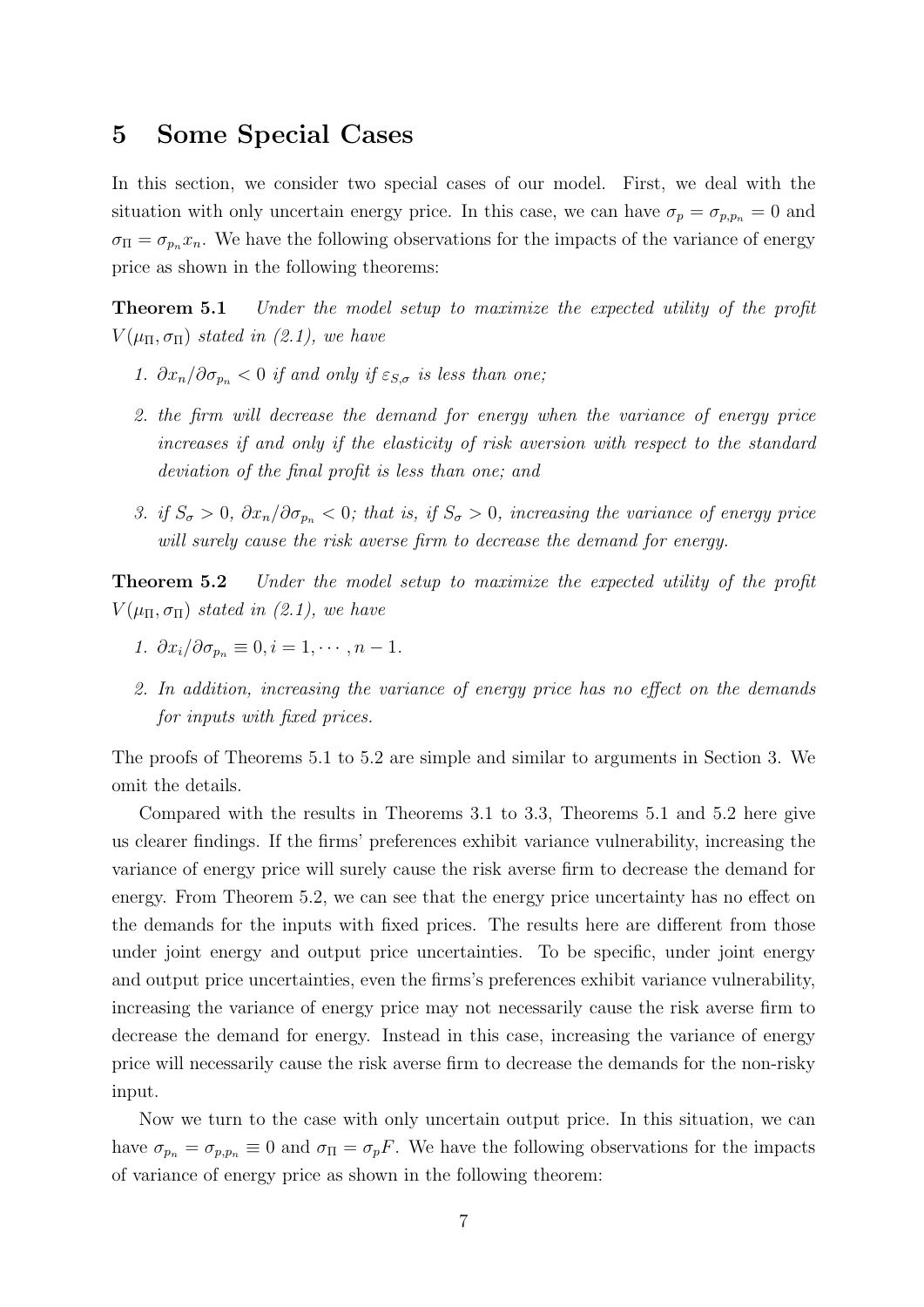Theorem 5.3 Under the model setup to maximize the expected utility of the profit  $V(\mu_{\Pi}, \sigma_{\Pi})$  stated in (2.1), the impacts of the variance of energy price follows:

- 1.  $\partial x_j/\partial \sigma_p < 0, j = 1, \cdots, n-1$  if and only if  $\varepsilon_{S,\sigma}$  is less than one;
- 2. the firm will decrease the demand for energy when the variance of energy price increases if and only if the elasticity of risk aversion with respect to the standard deviation of the final profit is less than one; and
- 3. If  $S_{\sigma} > 0$ ,  $\partial x_n / \partial \sigma_{p_n} < 0$ ; that's, if  $S_{\sigma} > 0$ , increasing the variance of energy price will surely cause the risk averse firm to decrease the demand for energy.

Theorems 5.1 to 5.3 demonstrate that the concept of variance vulnerability is important in describing the behaviours of the risk averse firm under price uncertainties.

### 6 An Empirical example

We used U.S. natural gas monthly data data for the period March 2001- March 2010 (obtained from Henry Hub). We used the method of Alghalith (2007) to generate corresponding data series for  $\mu_{p_n}$  and  $\sigma_{p_n}$ . Also adopting the method of Alghalith (2010c), we estimated the following comparative statics for each month (and we calculated the average values for the entire period)

$$
\frac{\partial x_n}{\partial \mu_{p_n}} \text{ and } \frac{\partial x_n}{\partial \sigma_{p_n}}.
$$

For March 2010, we get

$$
\frac{\partial x_n}{\partial \mu_{p_n}} = 409229.7 \text{ and } \frac{\partial x_n}{\partial \sigma_{p_n}} = -503985.2 ,
$$

and obtain the average values to be

$$
\frac{\partial x_n}{\partial \mu_{p_n}} = 459511.6504
$$
 and  $\frac{\partial x_n}{\partial \sigma_{p_n}} = -2.70805 \times 10^{19}$ .

We note that  $\partial x_n/\partial \mu_{p_n} > 0$  which is consistent with our theoretical result. That is, an increase in the energy price does not necessarily reduce the energy demand. Also,  $\partial x_n/\partial \sigma_{p_n} < 0$  implying that  $\varepsilon_{S,\sigma}$  is less than  $2/\varepsilon_{\sigma,x_n} - 1$ .

## 7 Concluding remarks

As documented in the literature such as Alghalith (2008) and Alghalith (2010), the energy price is uncertain. Furthermore, the price of output can be random also. In this paper,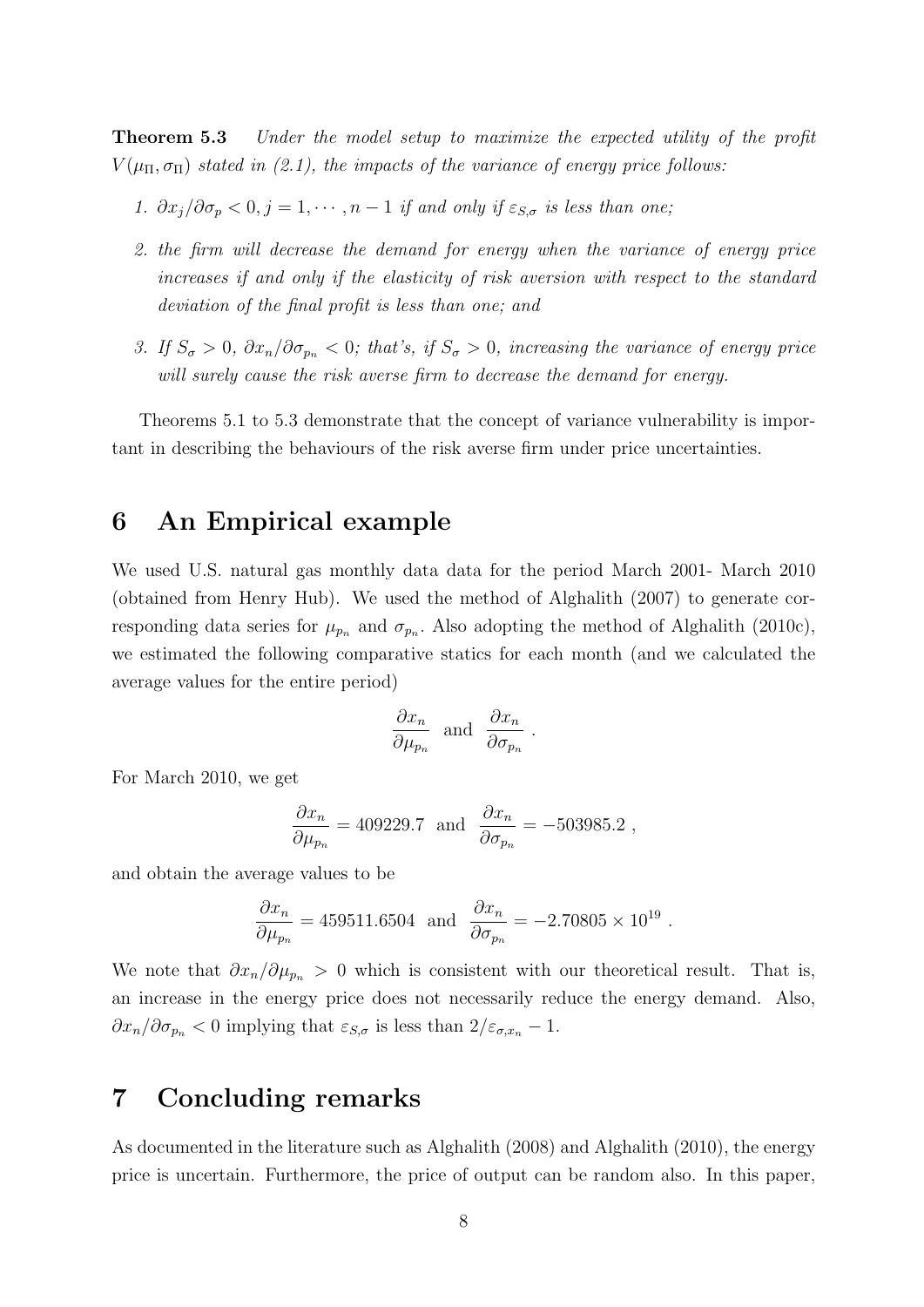we analyze the impacts of joint energy and output price uncertainties in a mean-variance framework. The concept of elasticity plays a central role in the analysis. Furthermore, if the firms's preferences exhibit variance vulnerability, increasing the variance of energy price will necessarily cause the risk averse firm to decrease the demand for the non-risky inputs. As for the impacts of the covariance of energy price and output price, the results are unclear and greatly depend on several elasticities.

In this paper, we also consider two special cases of our model. In the first case of only uncertain energy price, we can assert that the uncertain energy price has no impact on the demands for non-risky inputs. These results are very different from the results obtained under the case of joint energy and output price uncertainties and they are intuitive. We also consider the case of only uncertain output price. Again, the concept of variance vulnerability is important in describing the behaviors of a risk aversion firm under multiple price uncertainties. Investors could incorporate other investment approaches, e.g., see Kung, et al. (2013) into the approach introduced in this paper to get a better investment decision making.

We note that the theory developed in our paper could be used in many areas, for example, Vorotnikova and Asci (2015) developed an empirical estimation for multi-output production decision using multiple inputs in the profit maximizing firm. Extension could extend their model by incorporating the theory developed in this paper. Other areas that can be improved by incorporating the theory developed in this paper including futures (Clark, et al., 2016; Abraham and Harrington, 2016), portfolio allocation among REITs, stocks, and bonds (Chiang, et al., 2008; Bhuyan, et al., 2014), exchange rate (Owyong, et al., 2015; Borgersen, 2016), trade (Norris, et al., 2015; Chavas and Hall, 2017).

We also note that mean-variance framework is related to stochastic dominance (SD) theory, see, for example, Wong (2006) and Wong and Ma (2007) for more information. Nonetheless, Rrisk measures are found to be interesting because they could be related to stochastic dominance theory and thus it is well-known that domination by risk measures could be related to expected utility maximization, see, for example, Ma and Wong (200). However, most of the risk measures are only related to second-order SD, see, for example, Ma and Wong (200) and Guo, et al. (2016a) and Guo and Wong (2017). Nonetheless, recently, Niu, et al. (2016) find that risk measures could be related to first-order SD, while Niu, et al. (2017) find that risk measures could also be related to high-order SD. Extension could include developing mean-variance framework to be related to first and higher-order SD.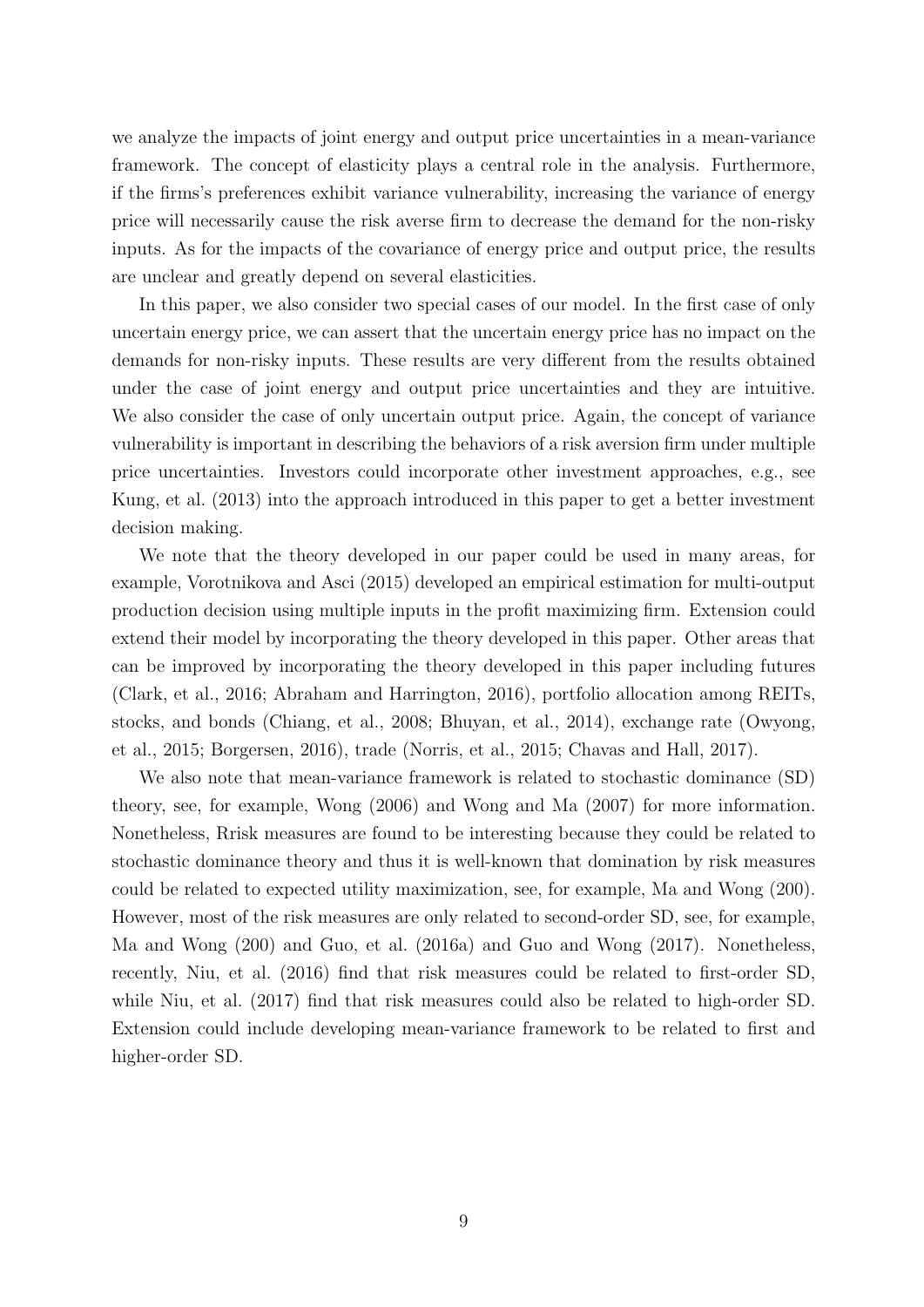## References

- Abraham, R. and Harrington, C. (2016) Determinants of Oil Futures Prices. Theoretical Economics Letters, 6, 742-749. doi:10.4236/tel.2016.64078.
- Aduda, J., Weke, P., Ngare, P., and Mwaniki, J. (2016) Financial Time Series Modelling of Trends and Patterns in the Energy Markets. Journal of Mathematical Finance, 6, 324-337. doi:10.4236/jmf.2016.62027.
- Alghalith M. (2007). Estimation and econometric tests under price and output uncertainty. Applied Stochastic Models in Business and Industry, 23, 531-536.
- Alghalith M. (2008), The manufacturing base under energy price uncertainty. Energy Economics, 30, 1951-1956.
- Alghalith M. (2010a), Energy price uncertainty and the manufacturing sector, Energy, 35, 5354-5356.
- Alghalith, M. (2010b). The interaction between food prices and oil prices. Energy Economics. 32, 1520-1522.
- Alghalith, M. (2010c).Preferences estimation without approximation. European Journal of Operational Research, 207, 1144-1146.
- Alghalith, M., Guo, X., Wong, W.K., Zhu, L.Z. (2016). A General Optimal Investment Model in the Presence of Background Risk, Annals of Financial Economics 11(1), 1650001 DOI: http://dx.doi.org/10.1142/S2010495216500019
- Alghalith, M., Guo, X., Niu, C.Z., Wong, W.K. (2017). Input Demand under Joint Energy and Output Prices Uncertainties, Asia Pacific Journal of Operational Research, forthcoming.
- Alghalith, M., Niu, C.Z., Wong, W.K. 2017, The impacts of joint energy and output prices uncertainties in a mean-variance framework, Theoretical Economics Letters, forthcoming.
- Arouri, M. E., Jouini, J. and Nguyen, D.K.(2012). On the impacts of oil price fluctuations on European equity markets: Volatility spillover and hedging effectiveness. Energy Economics 34, 611-617.
- Battermann, H., Broll, U. and Wahl, J. E. (2002), Insurance demand and the elasticity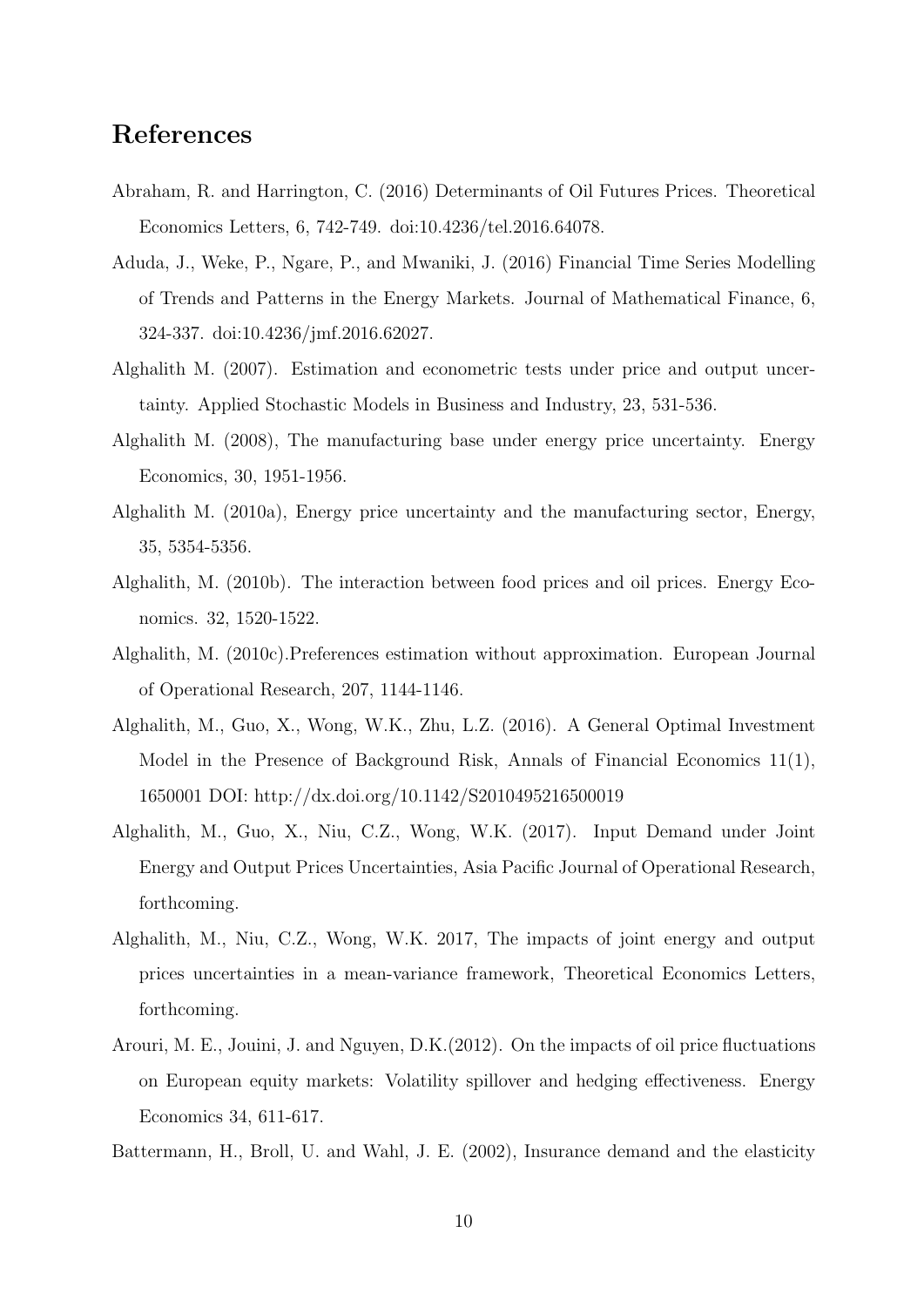of risk aversion, OR Spectrum 24, 145-150.

- R. Bhuyan, J. Kuhle, N. Ikromov and C. Chiemeke, 2014. Optimal Portfolio Allocation among REITs, Stocks, and Long-Term Bonds: An Empirical Analysis of US Financial Markets, Journal of Mathematical Finance, Vol. 4 No. 2, 2014, pp. 104-112. doi:10.4236/jmf.2014.42010.
- Borgersen, T. (2016) The Exchange Rate Response of Credit-Constrained Exporters: The Role of Location. Theoretical Economics Letters, 6, 927-941. doi:10.4236/tel.2016.65096.
- Broadstock, D.C., Cao, H. and Zhang, D. Y.(2012), Oil shocks and their impact on energy related stocks in China, Energy Economics, 34, 1888-1895.
- Broll, U., Wahl, J.E. and Wong, W.K.(2006), Elasticity of risk aversion and international trade, Economics Letters 92, 126-130.
- Chavas, J. and Hall, T. (2017) Ricardo Revisited: Benefits from Trade and the Role of Non-Convex Technologies. Theoretical Economics Letters, 7, 263-293. doi:10.4236/tel.2017.72022.
- Chiang, T.C., H.H. Lean, W.K. Wong, (2008), Do REITs Outperform Stocks and Fixed-Income Assets? New Evidence from Mean-Variance and Stochastic Dominance Approaches, Journal of Risk and Financial Management 1, 1-37.
- Clark, E., Qiao, Z., Wong, W.K. (2016), Theories of Risk: Testing Investor Behaviour on the Taiwan Stock and Stock Index Futures Markets, Economic Inquiry 54(2), 907-924.
- Du, X. D., Yu, C. L., and Hayes, D. J. (2011), Speculation and volatility spillover in the crude oil and agricultural commodity markets: A Bayesian analysis. Energy Economics , 33, 497-503.
- Eichner, T., and Wagener, A. (2003a). Variance vulnerability, background risks, and mean-variance preferences. The Geneva Papers on Risk and Insurance - Theory, 28, 173-184.
- Eichner, T., and Wagener, A. (2003b). More on parametric characterizations of risk aversion and prudence, Economic Theory, 21, 895-900.
- Eichner, T. and Wagener, A., (2009), Multiple risks and mean–variance preferences. Operations Research, 57, 1142-1154.
- Eichner, T. and Wagener, A., (2011), Portfolio selection, asset demand and mean-variance preferences, Theory and Decision 70, 173–193.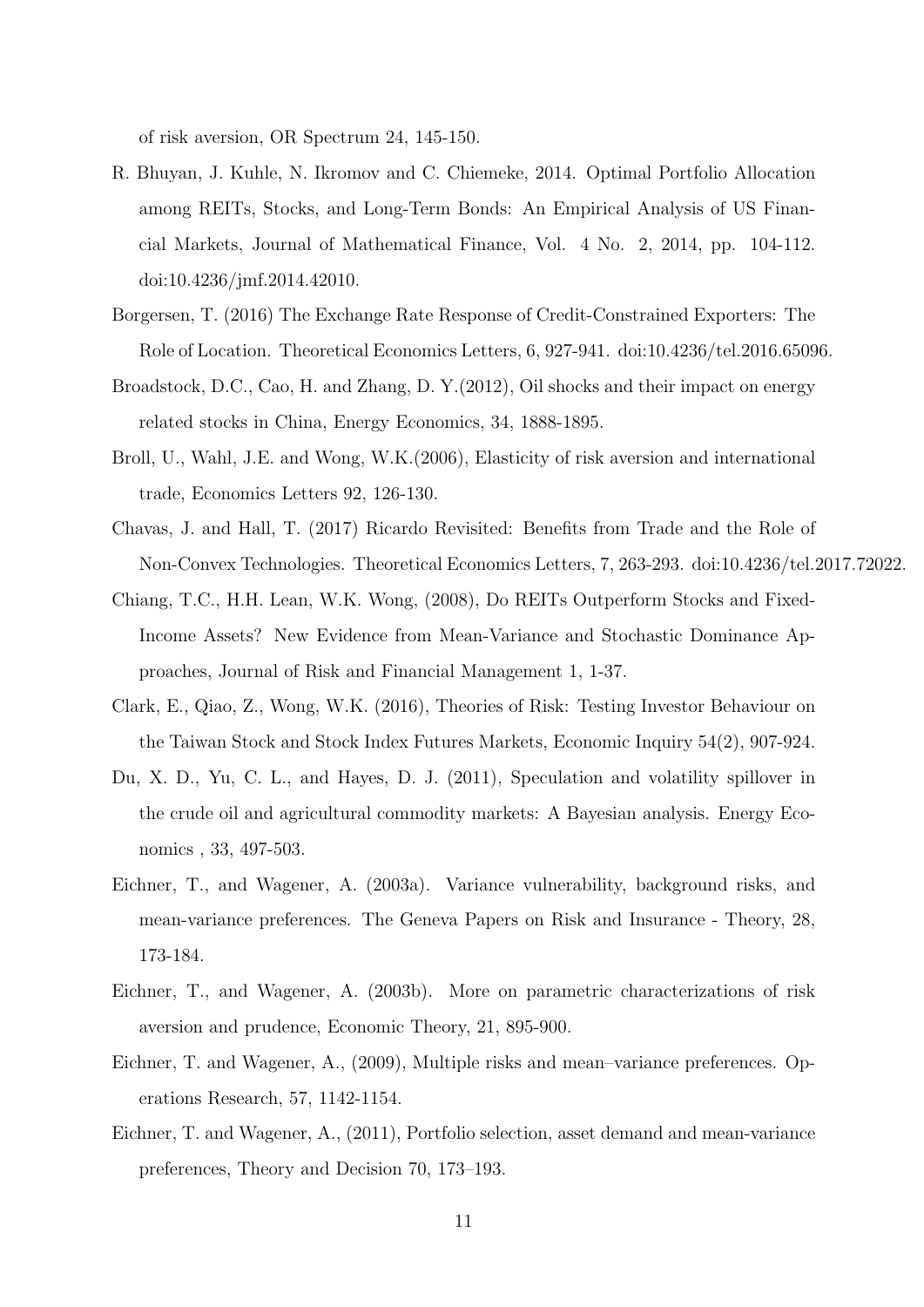- Eichner, T. and Wagener, A., (2012), Tempering effects of (dependent) background risks: A mean-variance analysis of portfolio selection, Journal of Mathematical Economics, 48, 422-430.
- Guo, X., Jiang, X.J., Wong, W.K., 2016a, A Note on Stochastic Dominance and the Omega Ratio, Social Science Research Network Working Paper Series 2827058
- Guo, X., Lien, D., Wong, W.K. 2016b, Good Approximation of Exponential Utility Function for Optimal Futures Hedging, Journal of Mathematical Finance 6, 457-463.
- Guo, X., Wagener, A., Wong, W.K., Zhu, L.X. (2017), The Two-Moment Decision Model with Additive Risks, MPRA Paper No. 77625, University Library of Munich, Germany.
- Guo, X., Wong, W.K. 2017, The Preferences of Omega Ratio for Risk Averters and Risk Seekers, Social Science Research Network Working Paper Series 2938547.
- Jiang, C., Ma, Y., An, Y. (2012) The Mean-Variance Model Revisited with a Cash Account, Journal of Mathematical Finance, 2(1), 43-53. doi:10.4236/jmf.2012.21006.
- Kumbhakar S. (2002). Specification and estimation of production risk, risk preferences and technical efficiency. American Journal of Agricultural Economics, 84, 8-22.
- Kung, J.J., Wong, W.K., Wu, E.C. (2013). Stochastic Control for Asset Management, Journal of Mathematical Finance 3(1), 59-69. doi: 10.4236/jmf.2013.31005.
- Lajeri, F. and Nielsen, L. T., (2000), Parametric characterizations of risk aversion and prudence. Economic Theory, 15, 469-476.
- Li, S. F., Zhu, H. M., and Yu, K. M. (2012). Oil prices and stock market in China: A sector analysis using panel cointegration with multiple breaks, Energy Economics , 34, 1951-1958.
- Ma, C., Wong, W.K. (2010) Stochastic Dominance and Risk Measure: A Decision-Theoretic Foundation for VaR and C-VaR, European Journal of Operational Research 207(2), 927-935.
- Nazlioglua, S. and Soytas, U. (2011). World oil prices and agricultural commodity prices: Evidence from an emerging market, Energy Economics ,33, 488-496.
- Nazlioglua, S., Erdem, C. and Soytas, U.(2012). Volatility spillover between oil and agricultural commodity markets. Energy Economics, Forthcoming.